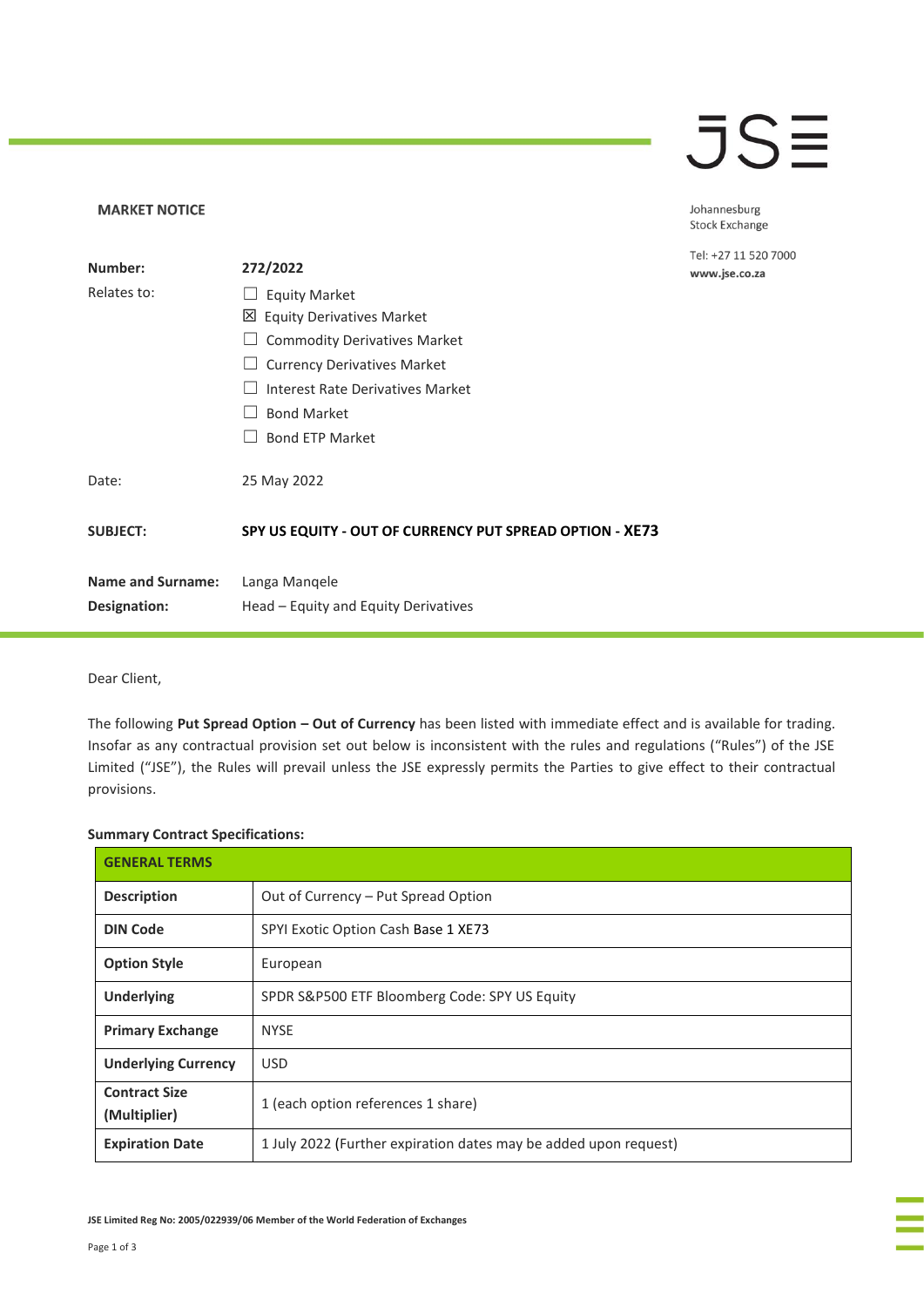## $JSE$

÷

à,

| <b>Settlement Method</b>                 | Cash Settled                                                                                       |  |
|------------------------------------------|----------------------------------------------------------------------------------------------------|--|
| <b>Minimum Price</b><br><b>Movement</b>  | ZAR 0.01                                                                                           |  |
| <b>Quotations</b>                        | 0.00 (Two decimal places)                                                                          |  |
| <b>TERMS &amp; CONDITIONS - OPTION 1</b> |                                                                                                    |  |
| <b>Type</b>                              | Put                                                                                                |  |
| <b>Buyer</b>                             | The Long Party to the Can-Do Option                                                                |  |
| <b>Seller</b>                            | The Short Party to the Can-Do Option                                                               |  |
| <b>Strike Price</b>                      | <b>USD 380.40</b>                                                                                  |  |
| <b>TERMS &amp; CONDITIONS - OPTION 2</b> |                                                                                                    |  |
| <b>Type</b>                              | Put                                                                                                |  |
| <b>Buyer</b>                             | The Short Party to the Can-Do Option                                                               |  |
| <b>Seller</b>                            | The Long Party to the Can-Do Option                                                                |  |
| <b>Strike Price</b>                      | <b>USD 322.18</b>                                                                                  |  |
| <b>PROCEDURE FOR EXERCISE</b>            |                                                                                                    |  |
| <b>Automatic Exercise</b>                | Applicable                                                                                         |  |
| <b>Valuation and</b>                     | Official closing time as published by the Underlying Listed Exchange on the Final Valuation        |  |
| <b>Expiration Time</b>                   | Date                                                                                               |  |
|                                          | Note: If the official closing time of the underlying exchange falls outside the JSE trading hours, |  |
|                                          | the contract will close-out on the following JSE business day using the previous day's official    |  |
| <b>Final Valuation Date</b>              | closing price                                                                                      |  |
|                                          | 30 June 2022                                                                                       |  |
| <b>Expiration Date</b>                   | 1 July 2022                                                                                        |  |
| <b>Reference Price</b>                   | Official closing price as published by the Underlying Exchange on the Final Valuation Date         |  |
| <b>Expiration Currency</b>               | Arithmetic average of 10 iterations of the Underlying Currency spot price taken every 30           |  |
| <b>Reference (FX)</b>                    | seconds for a period of 5 minutes on the Expiration Date, commencing 09:55am ending at             |  |
|                                          | 10:00am New York time.                                                                             |  |
| <b>SETTLEMENT TERMS</b>                  |                                                                                                    |  |
| <b>Cash Settlement</b>                   | Applicable                                                                                         |  |
| <b>Settlement Currency</b>               | South African Rand (ZAR)                                                                           |  |
| <b>Cash Settlement</b>                   | The amount determined on the Valuation Date at the Valuation Time, in accordance with the          |  |
| <b>Amount</b>                            | following formula:                                                                                 |  |
|                                          | [Number of Option Contracts * Multiplier *                                                         |  |
|                                          | {max(0,Strikeput1 - Indexfinal) - max(0, Strikeput2 - Indexfinal )}] *FX                           |  |